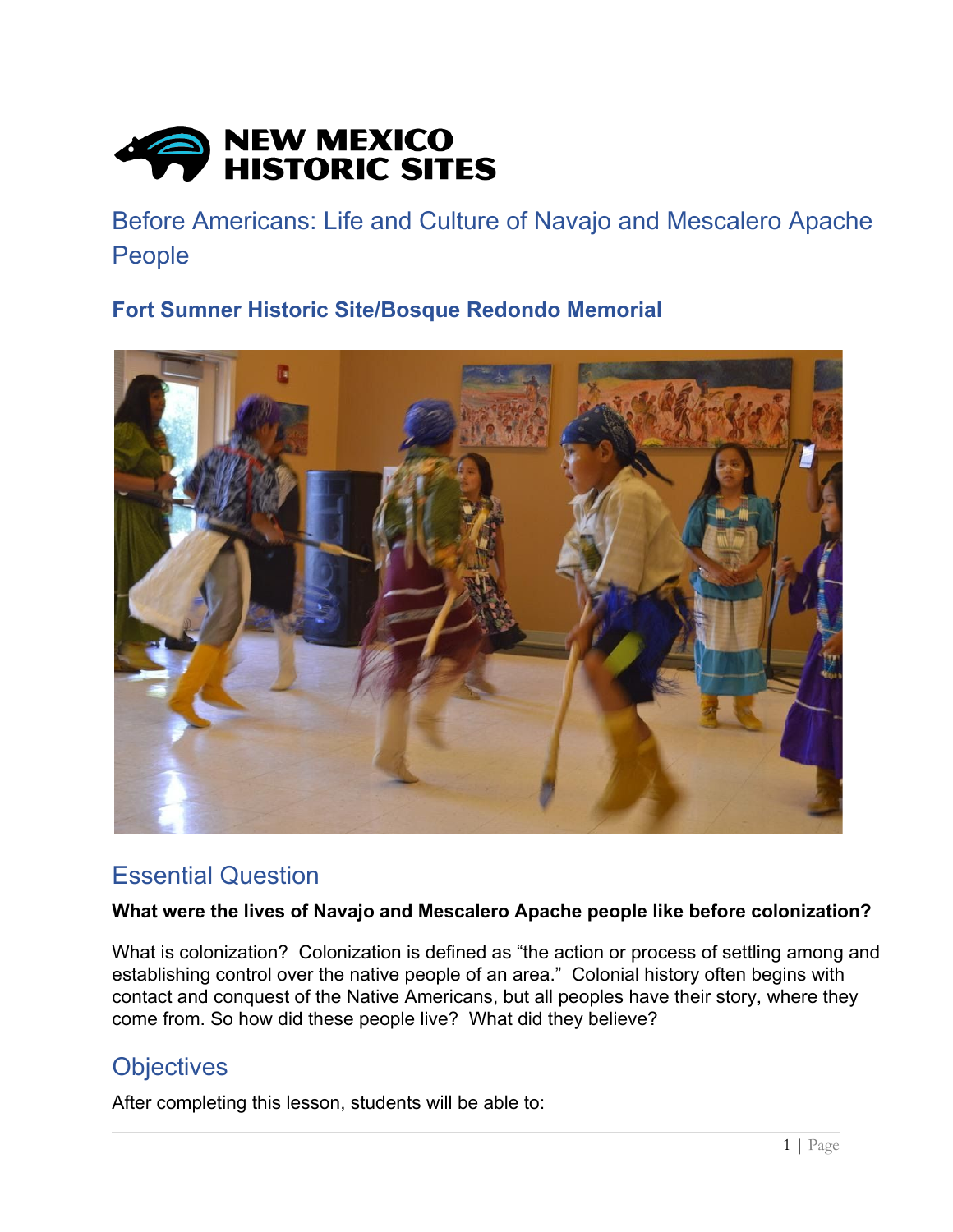- 1. Describe how the Navajo and Mescalero Apache people lived prior to colonization.
- 2. Describe how Navajo and Mescalero Apache people were different or alike from one another.
- 3. Describe where they lived and their basic cultural beliefs

## **Background**

When covering Native American cultures, most history books begin when the Americans or Europeans came into contact with the tribe. That gives us a sense that the people really didn't have a history before colonization, but every tribe and culture has history and story before contact and that is no different for the Navajo and Mescalero Apache people. So before studying what happened to these people once they were in conflict with the westward expanding nation, it's important to explore the rich cultures that they had. Also every culture has a story of origin and scientific story of settlement and growth. For example, Greek mythology is the way the Greeks pictured their world and the story of settlement and conquest shaped those stories.

Both the Navajo and Mescalero Apache people had very different lives before the Americans came and afterwards. They came to the southwest centuries ago and believed to have migrated from northwestern Canada and eastern Alaska where most speakers of Athabaskan language live. There are enough similarities in language that it may be possible for Navajo speakers to be understood by those living in the northwest according to the First Peoples' Cultural Foundation.

Once the Navajo and Apache migrated into the southwest, their paths diverged. The Navajo settled in the four corners region encircled by their four sacred mountains and the Apache had a larger area in eastern New Mexico, west Texas and northern Mexico. Not only did they settle in different areas, their lifestyles and culture developed very differently.

The Navajo settled into a more horticulture culture. They grew a variety of crops – corn, squash, beans, and peaches and raised Churro sheep and goats which they got from the Spanish in the 1500's. The women wove the wool on upright looms for blankets, rugs and clothing. The Spanish described the Navajo as prosperous. Because of their more sedentary lifestyle, they lived in hogan structures in family bands called clans.

The Mescalero Apache were nomadic hunters and gatherers. They got their name from the mescal plant that the women would harvest for the fruit. They lived in temporary and moveable brush shelters called wikiup. They were considered warriors and they raided much like the Comanche. According to their own website, "No other Native Americans in the Southwest caused the terror and constant fear in the settlers as the Apaches did throughout their existence." (mescaleroapachetribe.com/our-culture/).

Religion, like all cultures, was an important part of both Navajo and Mescalero Apache people's lives. Both tribes had four sacred mountains and deities. But instead of reading about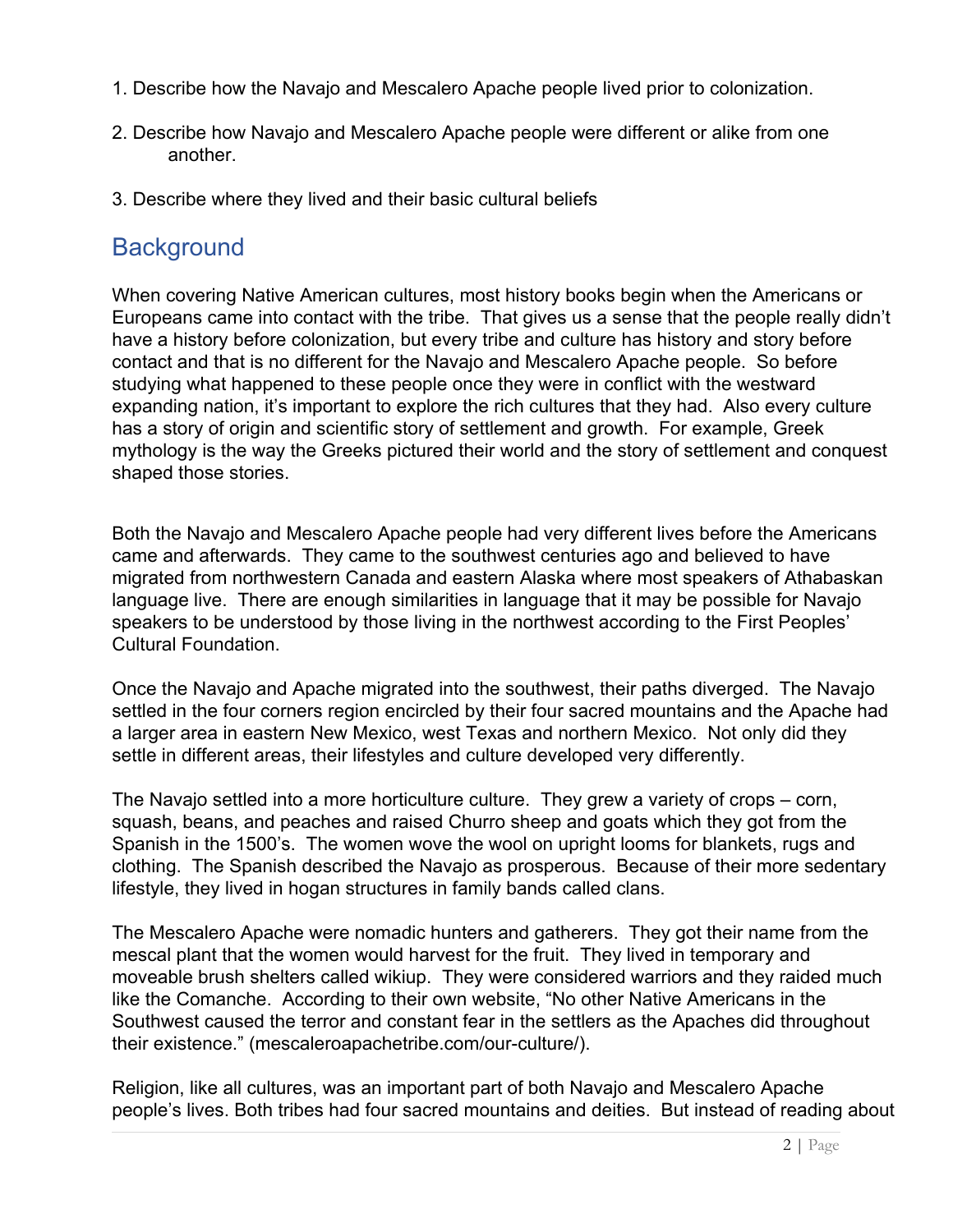it in a history lesson, let the people tell you themselves.

To learn about Navajo culture, read from the Navajo Nation website: <https://www.discovernavajo.com/navajo-culture.aspx> or through YouTube: <https://www.youtube.com/watch?v=yMVRXtfjYuE>.

To learn about Mescalero Apache culture, read from the tribal website at: <https://mescaleroapachetribe.com/our-culture/> For a story about origin go to: <https://www.youtube.com/watch?v=KznR8XaYjYk>

# **Activities**

- K-4- Drawing: My Family Story
- 5-8- Reading Comprehension/Map of Glittering World
- 9-12- Writing Assignment: My Family Story

## New Mexico Content Standards

<https://webnew.ped.state.nm.us/bureaus/instructional-materials/new-mexico-content-standards/>

#### K-5<sup>th</sup> Grade Standards **STRAND: History**

**Content Standard I:** Students are able to identify important people and events in order to analyze significant patterns, relationships, themes, ideas, beliefs, and turning points in New Mexico, United States, and world history in order to understand the complexity of the human

events have influenced New Mexico communities and regions.

experience. **K-4 Benchmark I-A**—New Mexico: Describe how contemporary and historical people and

#### **K-4 Grade Performance Standards**

**(2nd Grade)** 1. Describe how historical people, groups, and events have influenced the local community.

**(3rd Grade)** 1. Describe how the lives and contributions of people of New Mexico influenced local communities and regions.

**(4th Grade)** 1. Identify important issues, events, and individuals from New Mexico pre-history to the present.